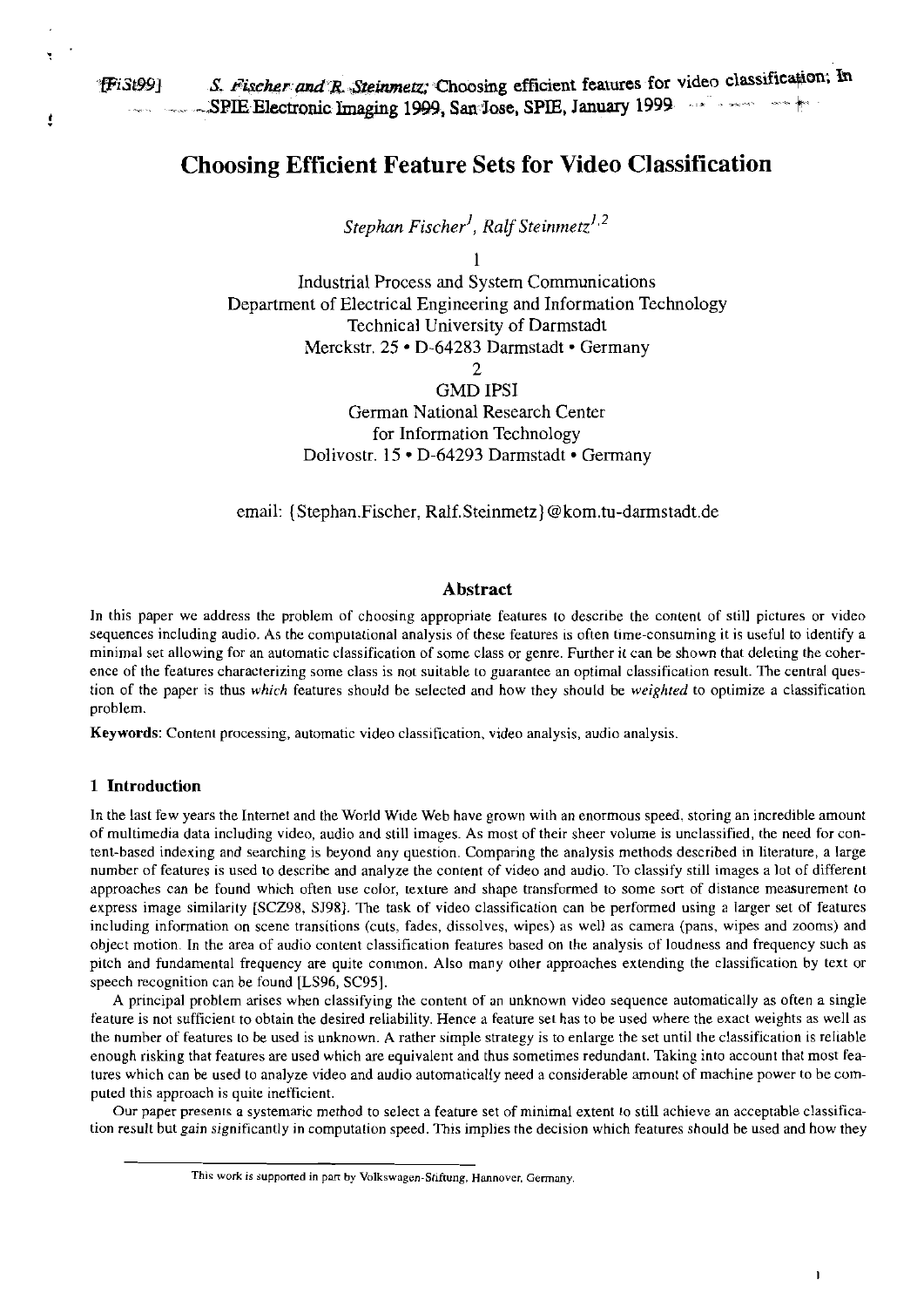should be weighted. For a given class we compute the distance measures "nearest neighbor", "inter class distance" and "inter and intra class distance" and select a minimal feature set which still yields acceptable classification results for a training set of images or vidco clips uf the specific class by applying a sequential forward selection. These features can be used to find the class membership of an unknown sample to be tested without having to compute the whole features set. We also explain why other distance measures yield worse results and how our method can be completed by new distance measures which capture better the grouping properties of features than the currently known techniques do.

The paper is structured as follows: Following a review of related work, section 3 presents the syntactic and semantic features and their aggregation we used to classify different coherent groups of still images and film genres. Section 4 gives an overview of the distance measurements which can be used to calculate the density of our features in the sense of their ability tu form clusters. In section 5 we explain how features should **be** selected to achieve the highest possible classification result at the lowest cost. In section 6 we provide the theoretic background of the factor analysis necessary for a computation of the coherence contribution. After having provided a prove of concept with our experiments in section 7 we conclude the paper in section 8 with an outlook.

# **2 Related Work**

.4 lot of different approaches addressing the classification of digital video has been described in literature.

The recognition of various film genres has been described for example in [GSC+95, ZGST94]. The difference to our work is lhat the authors concentrate on one genre while we are able to identify a large number of genres. An issue we do not address is the use of icons like a logo to recognize genres.

The issue of image similarity and difference measures have been described in detail in various publications, for example in [Schal92. SCZ98, ZS94]. [SCZ98] use an approach similar to ours to classify still images.

A lot of other approaches omitting the classification of content and hence concentrating for example on text or speech recognition can be found in literature. However, it should be noted that it is not our intention to create a perfect classification system; we concentrate on the automatic classification of video sequences.

## **3 Syntactic and Semantic Features and their Aggregation**

Featurcs describing the content of audio and video can be separated into syntactical and semantie ones [FLE95]. Syntactic features can he extracted from digital videu and audio without any baekground knowledge and hence describe the physical properties of the underlying content. Examples for syntactical fcatures are eolor, edges, texture or audio frequency. A direct recognition of the content without any funher transformation is in general impossible. Semantic or derived fearures allow for an interpretation of a video, for example for the automatic recognition of the genre of a movie. Examples for semantic fcatures are the cut detection in thc video dornain or rhe calculation of the fundamental frequency in the audio domain.

The selection of features which have been used in the context of this paper can only be subjective as a huge number of features has been described in literature to classify the content of digital video and audio automatically. Research conducted to achieve an automatic abstracting of movies for example uses a different set of features [Ror93, PLFE96, LPE97]. However, the selection is limited as many fcatures are highly eorrelated indicating an equivalence. Furthermore it is beyond the scope of this paper to define an optimal feature set to classify any kind of unknown material. The question to be answered is hence how to work with features already available.

In general two different kinds of features can be used:

- fcatures which are calculated at a fixed point in time *t*
- $\cdot$  features which are calculated aggregating a time interval.

As an example the video features *RGB.color* and gray **values** can only be calculated in ingle frames whereas motion vcctors can only be esiimatcd using a video sequence.

Syntactical as well as semantic features reprcscnt a transformation and an aggregation of ihe underlying digital film. To gain knowledge about the distnbution of the original data we use the mean valuc, the median, the minrmum and the maximum as well as the variance of the values contained within a time interval or at a specific point in time. For a still image, e.g.. the mean, median, variance, rninimum and maximum of the color values can be calculated.

We used the following features to analyze the content of video and audio:

loudness and frequencies (syntactical features).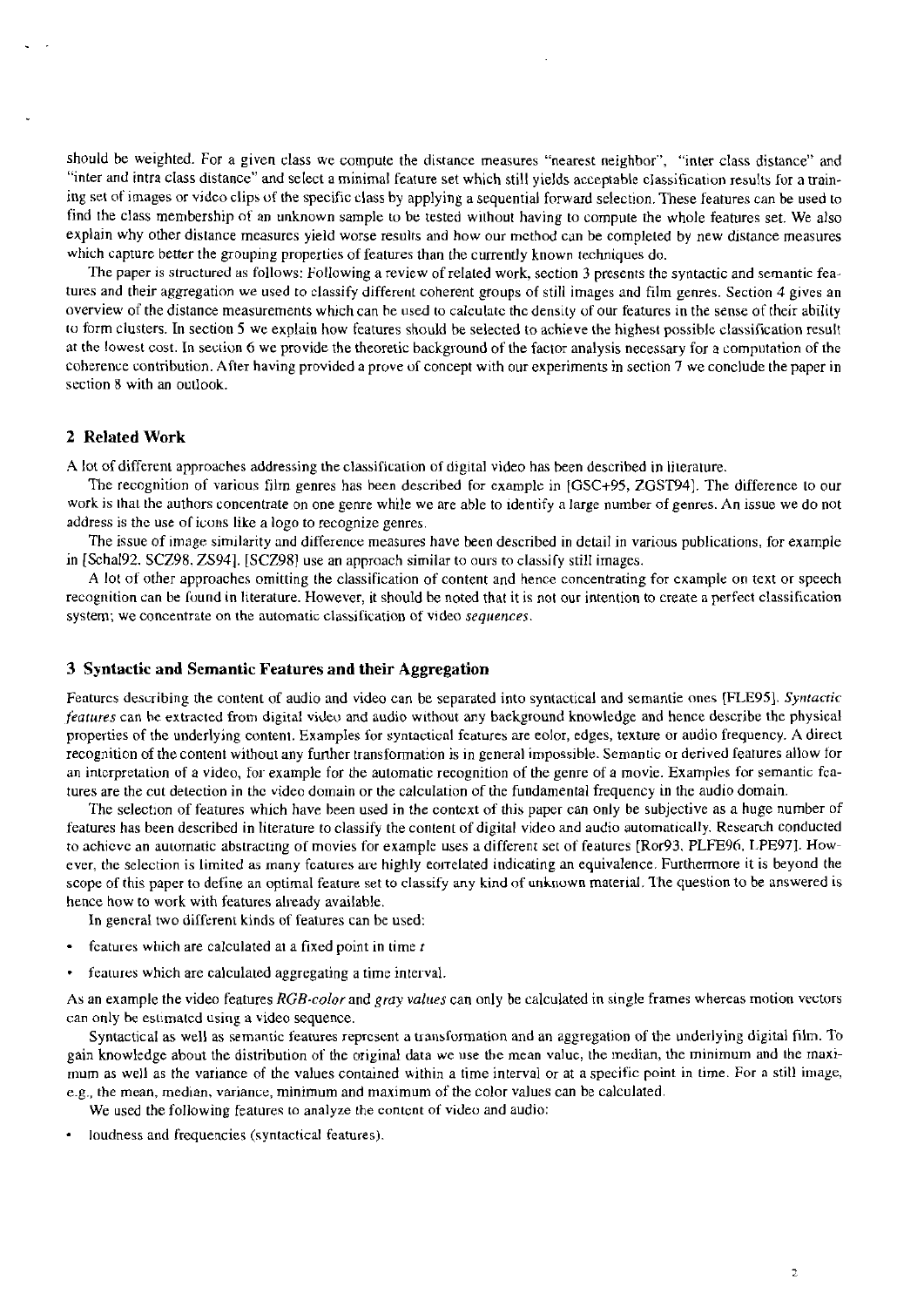- pitch, fundamental frequency, onset. fast onset, offset and fast offset (semantics features).
- RGB-color, HSV-color, graytones, image similarity, edge distribution, Hausdorff-distance [Ruck94, MMZ951, number of objects in an image (syntactical features).
- detection of cuts, fades, dissolves, wipes and zooms (semantics features).

A problem is that the complexity of the features is different. While for example the color informaiion can be computed per image (ZD), the detection of cuts results in a 1D-number for a video Segment. To be able to store ihe different complexity of the features we use arrays of different granularity. It will be shown in section 6 how the granularity should be chosen to avoid large arrays but also a too coarse quantization resulting in a data loss.

The result of the computation process of the training feature set of a given class is a set of arrays, one for each feature (subdivided into mean, maximal, minimal values, median and variance).

# **4 Distance Measurements**

In the previous section we introduced the features we used for the automatic analysis of digital film. To derive higher semantics the following approaches can be used:

- features can be combined to derive semantics. **A** similarity measure together with a grouping of objects can for example be used to recognize objects.
- the distribution of the feature values can be used to classify the content automatically. for example to recognize the genre of a movie.

The issue to be addressed in this paper is the analysis of the feature distribution to derive semantics. The following difficulties can be identified when classifying a feature set:

- the amount of feature values. It is obvious that the mean color values calculated on a per frame basis cannot be compared for two movies which do not have an equal length.
- . the feature correlation. It is possible that rhe use of two highly correlated features is redundant as the classification could be achieved already with one of the features.
- . the number of features. **A** small feature set might not be sufficient 10 allow for a classification while a large set contains redundancy.
- the feature homogeneity. If features extracted from difterent movies are homogeneous they are obviously very important to recognize a movie genre.

It is the goal of our analysis to determine a feature set which suffices to solve a classification problem. This can be achieved either using the correlation and the factor analysis (see section 5) of the feature space or an estimation of the feature quality with regard to the classification.

To be able to analyze the quaiity of a specific feature with regard to the classification we used the nearest neighbor criterion, the Mahalanobis distance, probabilistic distances and Euclidean distances like the inter class distance and the inter- and intra dass distance. These criteria and others are described in numerous publications [DK82]. The quality of a feature corresponds to the homogeneity of a feature class in this context. To guarantee a good classification performance a clustering has tobe performed which is based on elements being as homogeneous as possible.

It is the goal of the Euclidean class measures to calculate distances between data clusters based on the Euclidean norm. Distances can be measured within a group (homogeneity of the group) or beiween data groups (separability of groups). Combinations of both measures take both aspects into account. In the following we consider the terms *groirp* and *class* as equivalent.

#### **4.1 Inter Class Distance**

The inter class distance measures the separability of classes quantitatively by estimating the pairwise Euclidean distance ot the classes. If the inter class distance is large the classes are far apart from each other and thus separable. If a feature space where feature vectors are located which belong exactly to one of  $k$  classes and if each class  $k$  contains  $n_k$  vectors  $\zeta^{ik}$ ,  $0 \le i \le n$ , the inter class distance is defined as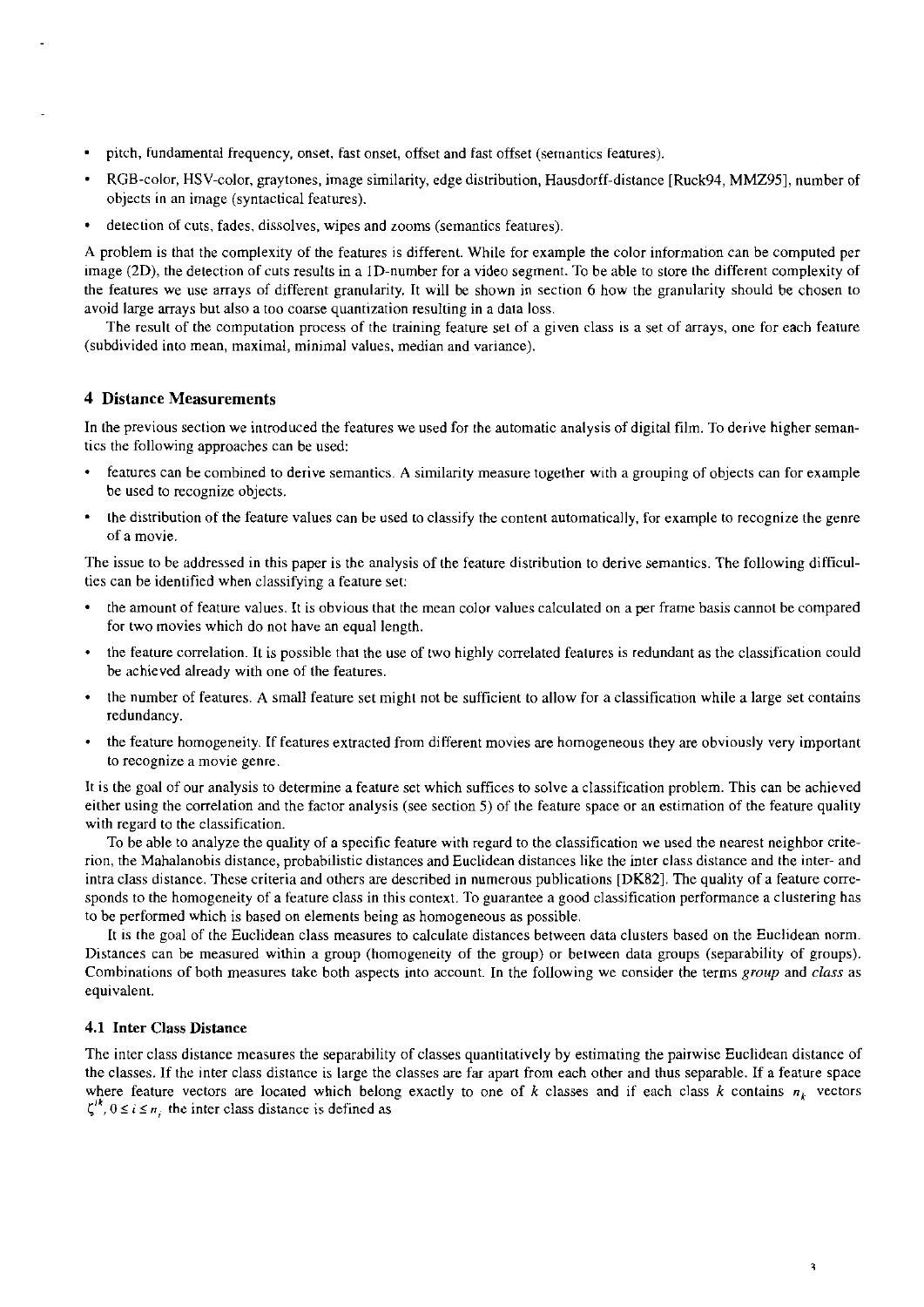$$
k_{\text{inter}}(l) = \frac{1}{K-1} \sum_{k=1, k \neq l}^{l} \left[ \frac{1}{n_k n_l} \sum_{i=1}^{n_l} \sum_{j=1}^{n_l} \delta(\xi^{jk}, \xi^{il}) \right]
$$

where  $\delta$  denotes a metric, e.g. the Euclidean metric. A disadvantage of the inter class distance is that it cannot be determined if classes overlap and how homogeneous they are. The inter class distance can hence not be used as a single criterion.

#### **4.2 Inter and Intra Class Distance**

Besides a large inter class distance the feature vectors of a class should be located in a close neighborhood in feature space. The inter class distance can therefore be extended to represent also the distances of the feature vectors inside a class. Using the notion of the inter class disiance the intra class distance can be defined as

$$
k_{\text{intra}}(l) = \frac{2}{(n_l - 1)n_l} \left( \sum_{i=1}^{n_l - 1} \sum_{j=i+1}^{n_l} \delta(\xi^{ik}, \xi^{jk}) \right).
$$

An optimal disiance measure should maximize the inter class distance while minimizing the intra class distance. Using the reverse inter class distance hoth values have to be maximized. The inter and intra class distance can hence be defined as

$$
k_{\text{inter+intra}} = (1 - W) \cdot k_{\text{inner}} + W \frac{1}{k_{\text{intra}}}.
$$

The weighting factor W adjusts the weight of the intra class distance. If the distance of the classes is the relevant criterion then *W* has to be chosen less than 0.5. It should be noted that the inter and intra class distance is not defined if  $k_{\text{intra}}$  equals zero. This case however cannot happen as then **all** feature vectors would be equal.

#### **4.3 Nearest Neighbor Distance**

The nearest neighbor criterion is a measurement for the homogeneity of a given class (e.g., newscast video). It counts, how many feature vectors x have a neighbor which is located in the same class like x. Formally the nearest neighbor criterion can be defined as

$$
k_{nn} = \frac{1}{N} \sum_{i=1}^{N-1} nn(\xi^i)
$$

with the function

$$
nn(\xi) = \frac{1, \text{ if class } \xi = \text{class}(NN(\xi))}{0 \text{ else}}
$$

In the notation we use N feature vectors  $\xi$ , a function class( $\xi$ ) representing the class of a vector and a function NN( $\xi$ ) identifying the nearest neighbor of the feature vector.

In addition to these a large number of distance measures has been described in literature, like the Mahalanobis distance or probabilistic distances, e.g. the Bhattacharyya distance [Fis97]. Experiments however showed that with regard to video content analysis the measures described above yield the most promising results [Fis97].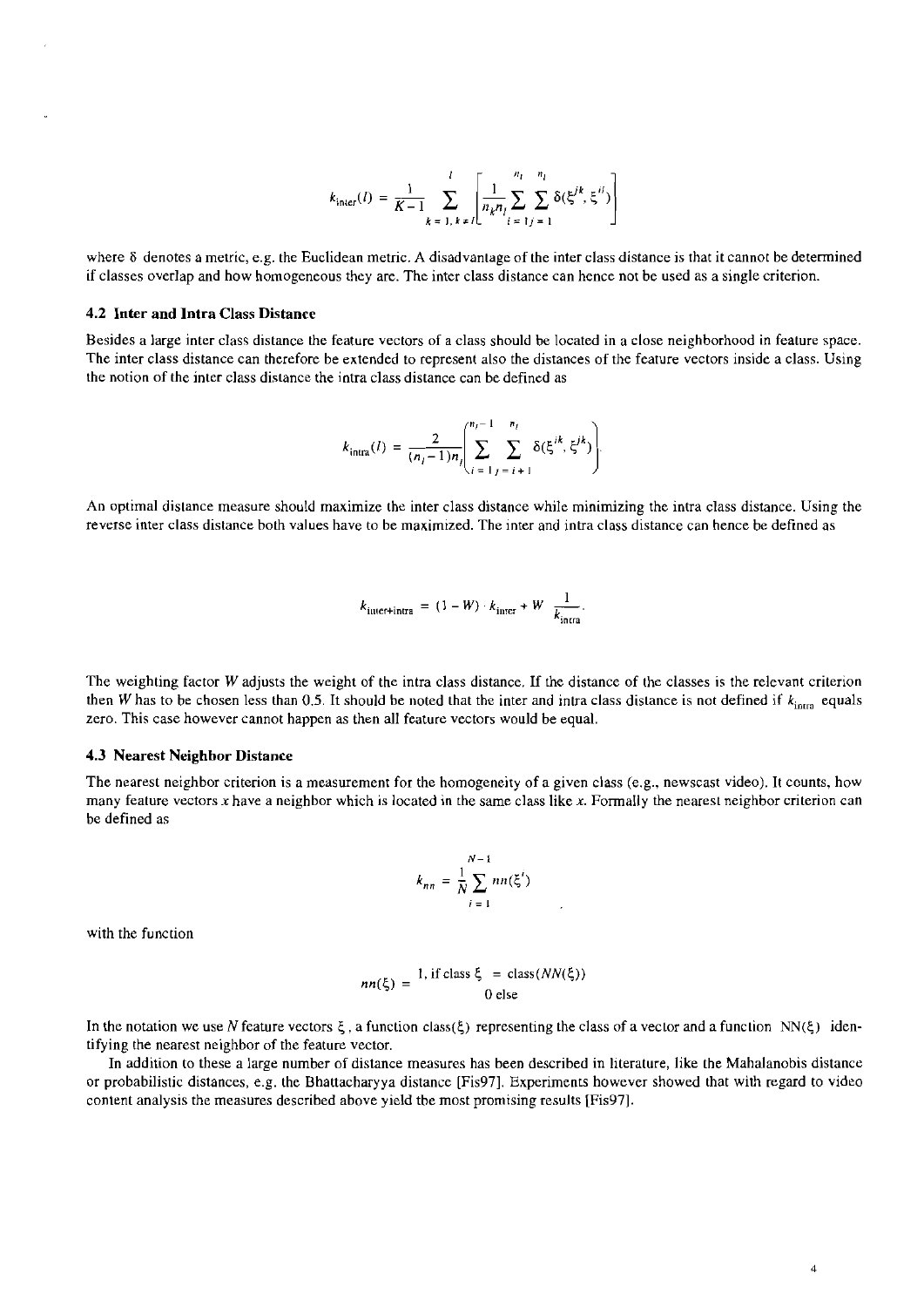## **5 Computing the Feature Coherence using a Factor Analysis**

An orthogonal approach to determine a minimal feature set is to use the factor analysis to elirninate the coherence of the features and to compute in such a way a minimal set of features which have a weight determined by their correlation. Less correlated features should get a higher weight than highly correlated indicators. It is the goal of the factor analysis to compute the contribution of the features to their co-variance. The idea behind the application of the factor analysis is that the use of highly redundant features should be avoided in terrns of dropping one of two highly correlated features, preferably the one with the higher computational cost.

The principal approach of the factor analysis is the separation of a data matrix D into matrices A and F in a way that  $D=AF$  [BE93]. In a first step the following transformation has to be applied:

$$
z_{i,j} = \frac{d_{i,j} - \overline{d}_j}{s_i}, i \in [1, n], j \in [1, m],
$$

where d denotes the *n* values of the *m* original data vectors and  $s_i$  represents the respective standard deviation. The main goal of the transformation is the standardization of the data. Furthermore  $Z = A F'$  with  $F' = F$ . The transformation enables a convenient processing of the correlations  $c_{i,k}$  with

$$
c_{j,k} = \frac{1}{n} \sum_{l=1}^{n} z_{j,l} z_{l,k}, k \in [1, m], l \in [1, m]
$$

This is equivalent to

$$
C = \frac{1}{n} (Z^T \ Z)
$$

where C is the correlation matrix. It follows

$$
n \cdot C = Z^{T} \cdot Z = (a \cdot F^{T})^{T} \cdot (A \cdot F^{T}) = (F^{T})^{T} A^{T} A F^{T} = F A^{T} A F^{T}.
$$

As  $A^T A = n \cdot I$  we obtain  $C = F \cdot F^T$ . It follows that F does only depend on the co-variance matrix. To find F the co-variance matrix has tobe transfomed to a diagonal form using the eigen values. As Cis syrnmetric and real **m** real eigen values can be computed. After scaling these to 1 the following equation is valid for the matrix V of the eigen vectors:

$$
V^T CV = V^T FF^T V = (F^T V)^T (F^T V)
$$

and with  $X = F^T V$ 

$$
V^{T}CV = diag(\lambda_{1}, ..., \lambda_{m}) = X^{T}X.
$$

This can be used for the following equation:

$$
F^T = XV^{-1} = XV^T
$$
 and  $F = V \cdot diag(\sqrt{\lambda_1}, \dots, \sqrt{\lambda_m})$ 

The square root of the k-th eigen value  $\lambda_k$  is thus proportional to the variance contribution of the k-th feature. Small variance contributions can be sorted out using the following criteria:

only those entries k of the correlation matrix C are used for which  $\lambda_k$  is greater or equal to 1 [BE93].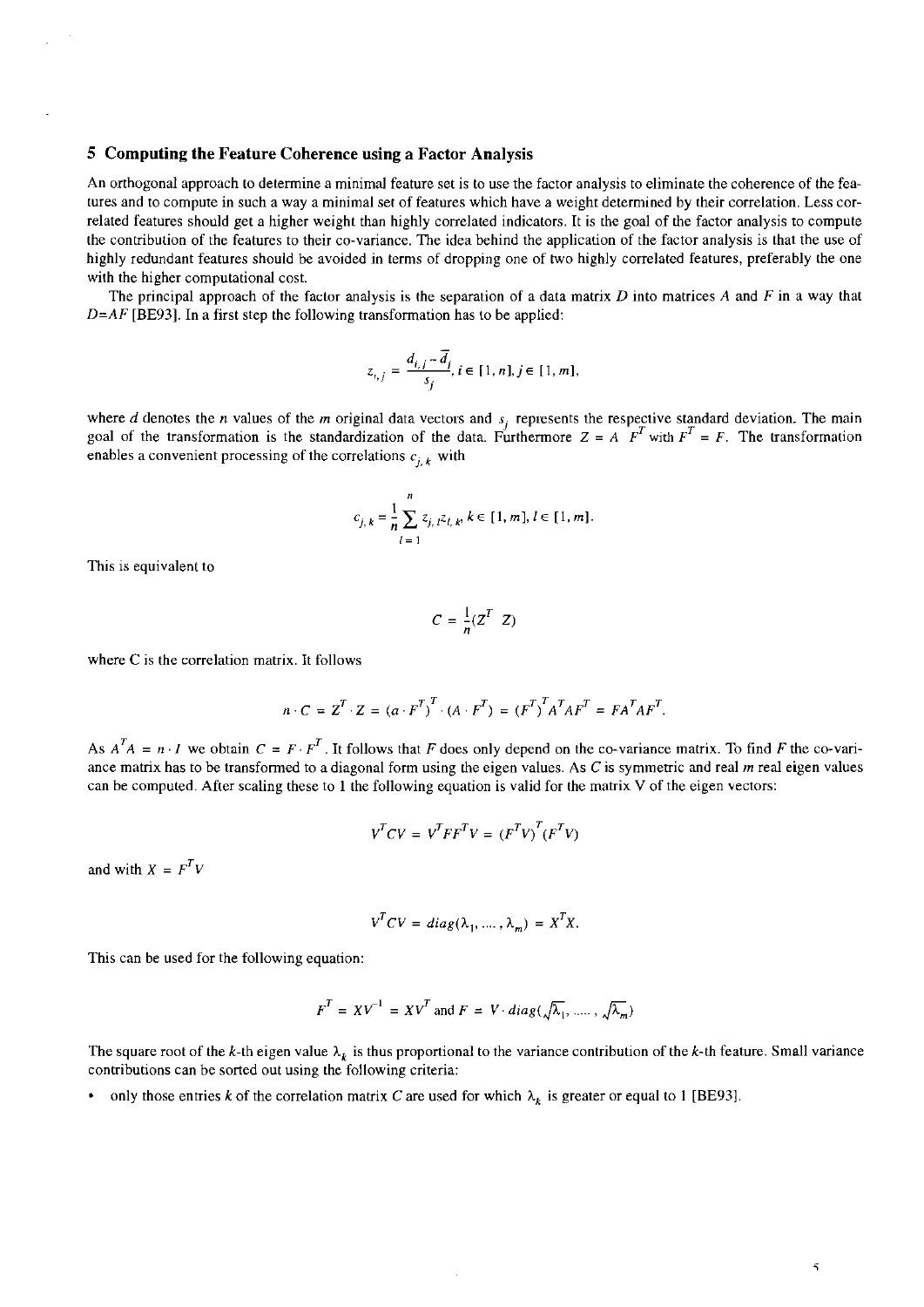the number of dimensions is determined by the strongest decay within the order of the eigen values being sorted descending. Factors smaller than 0.5 will not be used.

The factor analysis is able to calculate the importance of features based on their correlation contribution. Note that the description above is simplified. The main component, main axis or image analysis can be found in [BE93].

## **6 Sequential Forward Selection for Suboptimal Classification**

In the previous sections we descnbed the theory which is necessary to estimate the quality of content analysis features. The quality is the premise for the derivation of weights for single features. Another issue which cannot be solved by the use of the quality is the feature *selection*. In most cases the deployment of the complete feature set is redundant as the classification problem could already be solved with a smaller set. Hence. the last step necessary to rate the features consists of a suboptimal selection of features. The optimal set is characterized by the fact that with no subset a classification with a lower error probability exists. A problem hereby is the determination of an optimal subset fulfilling these requirements. The following example illustrates the problem: using 300 features the task to identify a subset with 30 elements would require to evaluate

$$
\binom{300}{30} \equiv 1, 7 \cdot 10^{41}
$$

different subsets. In most cases this is not feasible. As a consequence a suboptimal subset has ro be used which can be calculated for example using the Sequential Forward Selection (SFS) [Scha195]. SFS determines a subset of n elements being part of the whole set containing  $N$  features, following the constraint that the rating with a quality measure is maximal. The SFS algorithm is as follows:

 $I$ . Select the feature which has not been used so far and for which the quality is highest with regard to one of the distance measures. Mark this feature.

2. If the classification result using the set of selecied feaiures is satisfactory, stop and use selected feature(s) weighted with their quality to classify the specific class.

If not, go back to step 1

# **7 Experiments**

To apply the algorithms described above we looked into two different problems: the automatic recognition of film genres and the localization of commercials in a video stream. Both problems are classification problems as for the first application the genre of an unknown sample has to be classified while for the second a time interval of an unknown video sequence has to be compared with a pattern representing the commercial clip to be localized. In this section we explain the selection and the weighting process in detail and verify these results using the localization of commercials in video clips. A lot of other applications like the localization of audio events as well as the selection of key frames are possible using our approach. These have been described in [Fis97].

#### **7.1 Automatic Recognition of Film Genres**

In our expeiiments we used a total of 300 video clips containing 4000 frames each from different film genres (newscast, music. Soccer. tennis. commercial, talkshow, cartoon, action movie, soap opera). We also used 20 clips (science fiction, soap opera, crime. action and carioon) containing 20000 franies each to analyze if the performance depends on the length of the sequence.

To classify genres automatically we used the following audio features: loudness, frequency, pitch, fundamental frequency, onset, fast onset, offset, fast offset, frequency transitions and audio cuts. Onset and offset indicate the rise or decay of the audio signal while frequency transilions represent the glitch in time of the signal. In the video domain we used color. hue, saturation. gray values, image similarity, number of edge pixels per frame, Hausdorff distance of frames, optical flow distribution. number of scgmented objects per frame, cuts, dissolves, wipes, fades and zoom. For each feature we computed the mean, median, maximum, minimum and variance. The result of our film analysis is thus a vector containing the analysis data.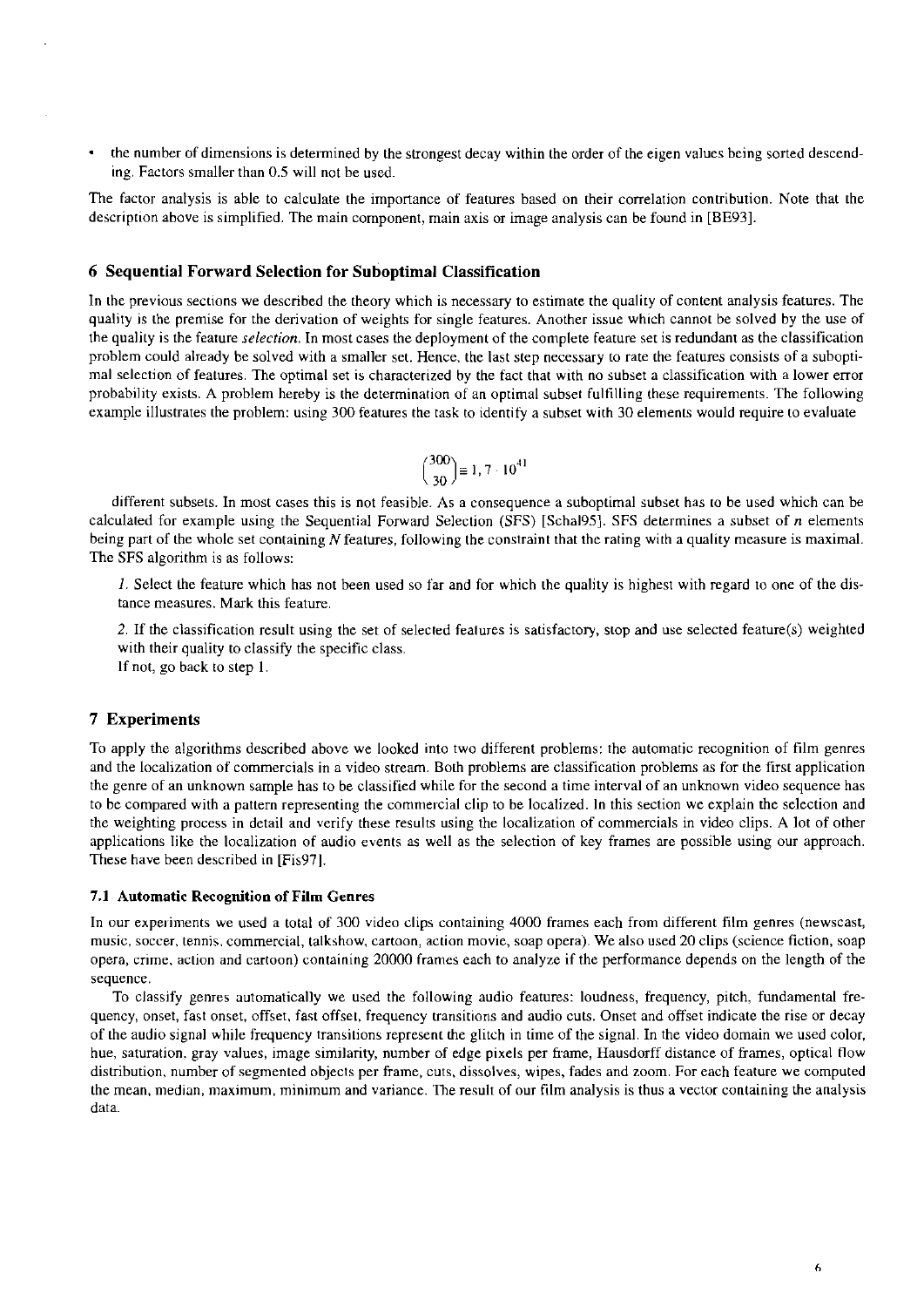To be able to classify the content of these segments the following problems have to be considered:

- the video clips can be of different length resulting in an unknown number of features to be compared. Comparing the feature *image similarity* being extracted of two clips with 20000 and 4000 frames, 20000 values have to be compared with 4000 to be able to determine a similarity of the two clips.
- the feature values are quite different making a correlation analysis difficult. Color values fall into the interval [0; 255] if an 8-bit representation is used while *image similarity* can be hetween 0 and 1.

To be able to compare video clips we normalized the feature values to the interval [O; I] and stored the values in histograms. If the number of histogram entries is large the data can be transformed to a coarser histogram if necessary. lf the histogram entries are divided by the total number of available entries for one feature the histograms can be compared and are thus independent of the length of the video clip. The result is a number of patteins which have to be calculated for the video clips being analyzed. Each pattern is an aggregation of the underlying audio and video material and includes all features that were computed in the form of a histogram.

When developing a classifier both training and tesi patterns have to be used. Training patterns are used to configure the classifier while test patterns allow for an estimation of the classifier reliability. The separation of the feature patterns into training and test pattern is thus an important decision. It is obvious that a huge number of patterns cannot be calculated using the complete set of available features as the computational cost is immense. However, numerous publications are available proposing algorithms to train and test the classifier [DKSZ], for example:

- resuhstitution
- holdout
- leave-one-out<br>• rotation.
- 

The resubstitution method uses identical test and training sets leading to an overestimated classification performance. The holdout method separates the feature set into two disjunct test and training sets leading to a possible underestimation of the classifier as not every pattern is used to train the system. The leave-one-out method uses only one pattern to train the system and the remaining patterns to test the classifier. After each step the training pattern is substituted with an unused training pattern. Although yielding the most precise results the computational cost of ihis approach must not be forgotten. The rotation meihod is a compromise between the leave-one-out and ihe holdout method separating the feature set into *m* subsets of **V** patterns where *mv* equals the total number of available patterns. After that the leave-one-out method is applied with the minor change that one subset **is** used to train the system while the oiher one serves for testing. After each step new subsets are chosen. To be able to gain a sufficient set for our experiment we used the rotation method rotating the training as well as the test set yielding to a total of 160.000 different sets.

#### **7.1.1 Quality of Features**

To identify the most efficient disiance measure we compared the nearest neighbor criterion with the inter class distance and with the inter and intra class distance based on their quality as well as on the time necessary to compuie the measures and on the convergence speed of the classification process. Unfortunately the quality is not comparable as the values of the distance measures are different. The nearest neighbor indicaies in percent how many neighbors of a pattern are in the same class. The inter class distance as well as the inter and intra class distance measure the absolute distance between the patterns. Therefore these distances cannot be compared. We therefore evaluated the computing time as well as the SFS convergence speed to be able to examine the periormance of the distance measures.

Each of the distance measures has been tested with the feature set quantized to histograms of different granulariiy. We used histogram widths of 50,25, I0 and 5 bins to quantize the data. An entry of 1 at bin 50 of the feature "mean color" using a granularity of 50 would imply that 100 percent of ihe frames of the video Segment had the highest possible color (white). In the following we tried to identify the number of features necessary for the construction of a profile which can be used as a basis for a comparison with unknown samples to be tested (for details on the construction of profiles see [FLE951).

Looking at the convergence speed of the suboptimal classification process it turned out that the nearest neighbor criterion yields the best results for all of the examined classes. In most cases the desired recognition rate of 90 percent was reached after selecting only 3 features (of different nature depending on the specific class of the genrej. It also turned out that the quantization of the arrays showed the best iesults at **a** length of *25.* It seems to bc clcar that the **ritc** should go down for a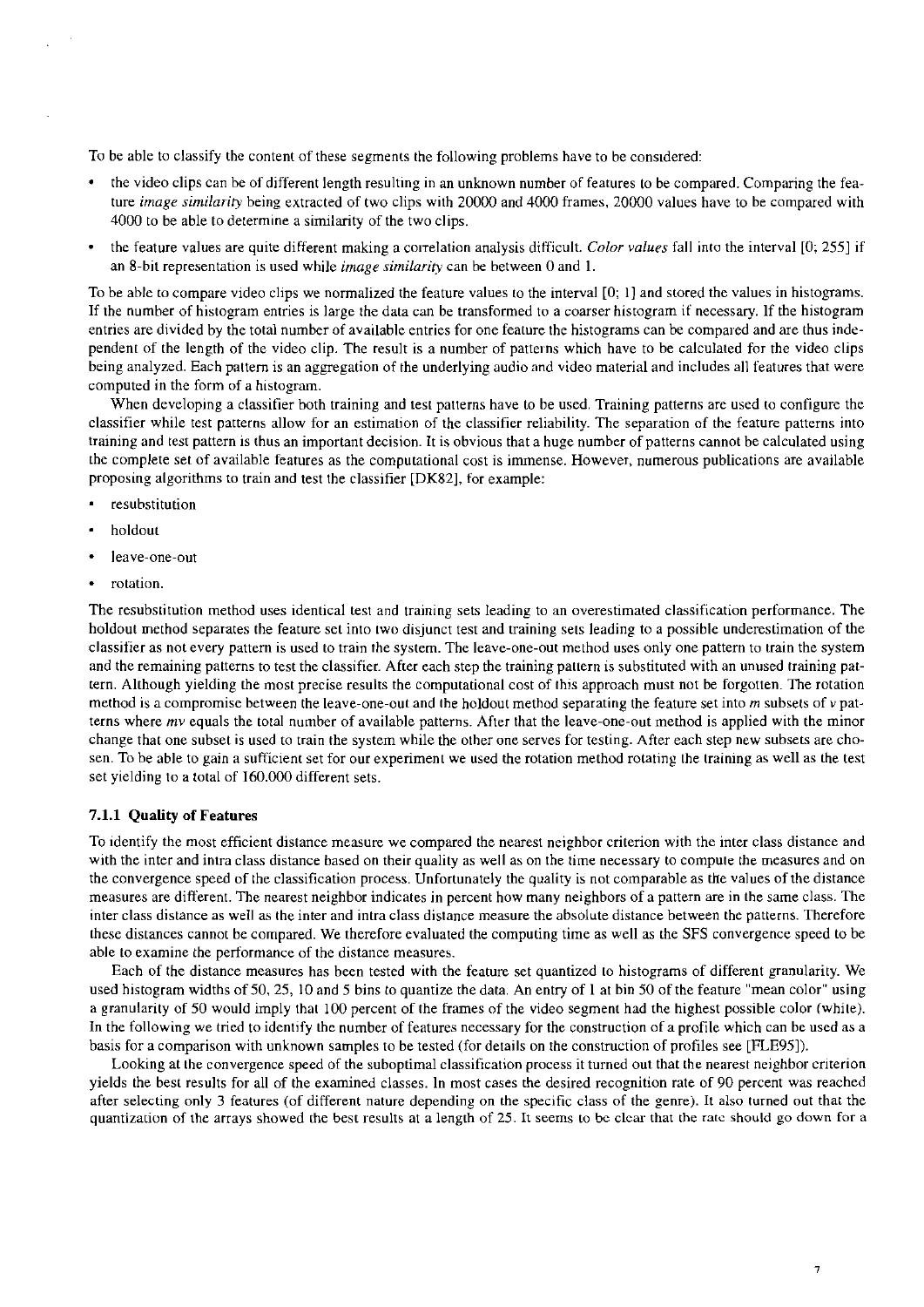coarser quantization. In the opposite direction this seems to be surprising. With regard to the high dimensionality this effect is not surprising at all, as a very fine quantizarion yields also a high number of dimensions and the clustering gets worse. The convergence speed of the distance measures is shown in Figure I



**Figure** I: SFS convergence of distance measures

We also compared the time necessary to compute the distance measures (see Table **I).** The results indicated in Table **1** are normalized to be able to be compared using the value **100%** for the inter class distance. As the nearest neighhor approach can be computed with the highest speed and as the convergence is faster than the other approaches we decided to use the nearest neighbor quality measure.

| Distance measure               | Computing time |
|--------------------------------|----------------|
| Nearest neighbor               | 94.88%         |
| Inter class distance           | $100\%$        |
| Inter and intra class distance | 133,23%        |

Table 1: Computing times of distance measures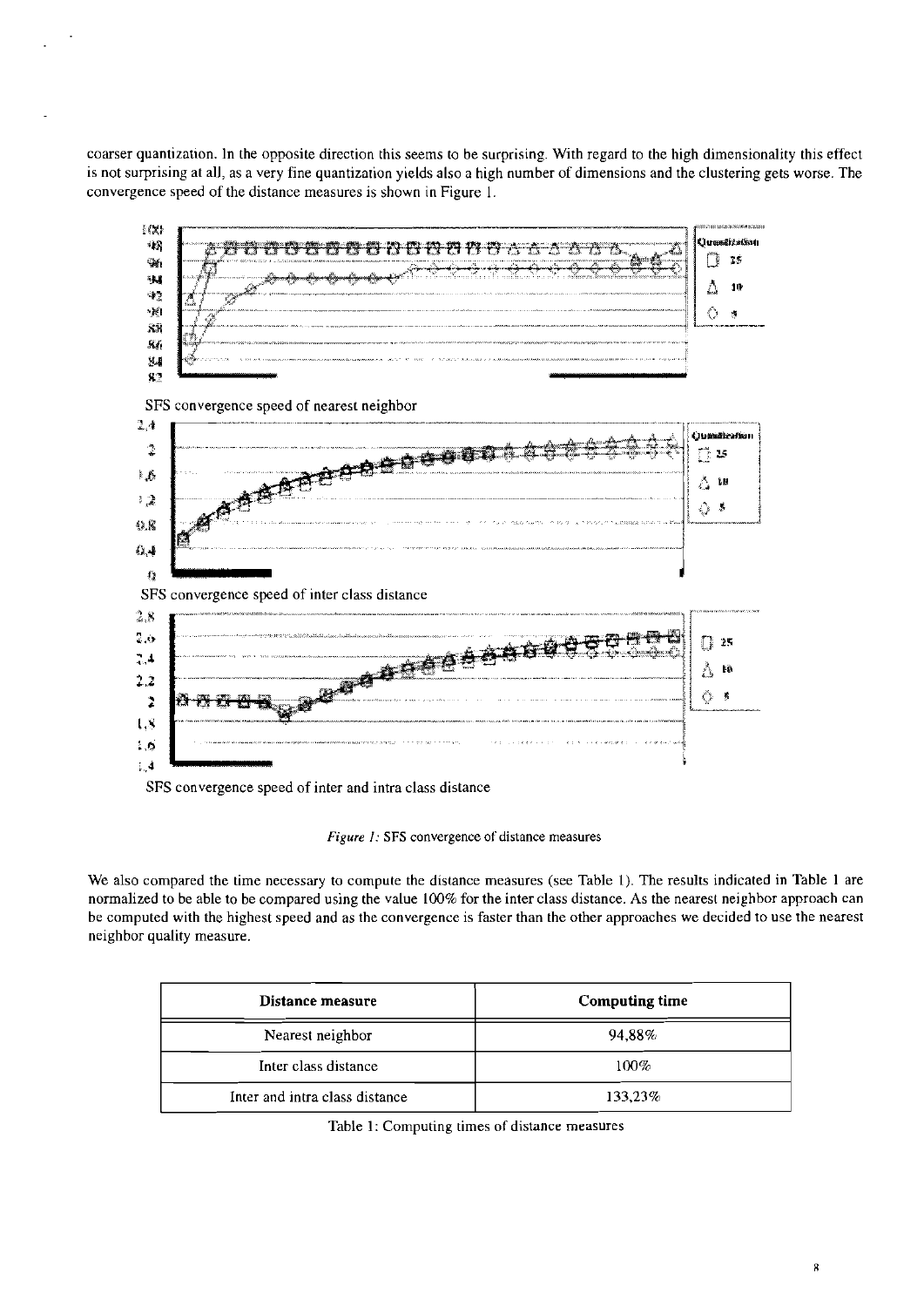## **7.1.2 Factor Analysis**

First of all we used the factor analysis to erase the coherence of the features. The remaining adjusted features were then used to construct a profile on the basis of which samples can be classified using some distance measure. Most interestingly the recognition rate dropped significantly using the factor analysis. In comparison with the suboptimal selection described below the recognition rate was at least 10 percent (newscast), at most 27 percent and in the average 17 percent worse. This can be explained with the characteristic properties of the underlying class. As the factor analysis destroys this property, a decrease of the recognition rate could be expected. The recognition results are summarized in Table 2.

#### 7.1.3 SFS-Recognition

In the following we tested the recognition rates of different classes of video clips using the nearest neighbor criterion to compute, which features should be used and how they should be weighted. We therefore used the SFS to identify the features which should be used to classify a genre and the quality measure of the nearest neighbor criterion to calculate the weights of the features per class. To recognize a genre we compared each feature vector with the profile for a genre using the following equation (the creation of profiles can be found in [Fis97, FLE95]):

$$
\Delta = \sum_{i=1}^{N} \sum_{j=1}^{Q} (w_i \left[ profile_{i,j} - pattern_{i,j} \right]),
$$

where N denotes the number of features to be used and Q the quantization of the histograms. The weights w have to be calculated separately for each class using the method described above.

The recognition rates were the following

| Pattern class | Recognition rate using the nearest<br>neighbor criterion | Recognition rate using the factor<br>analysis |
|---------------|----------------------------------------------------------|-----------------------------------------------|
| newscast      | 93.3%                                                    | 80,71%                                        |
| music clip    | 87.1%                                                    | 60,11%                                        |
| tennis        | 90,1%                                                    | 72,83%                                        |
| soccer        | 89,9%                                                    | 68,93%                                        |
| commercials   | 86,88%                                                   | 61,36%                                        |
| talkshow      | 91.2%                                                    | 84,77%                                        |
| cartoon       | 87,92%                                                   | 77,9%                                         |

Table 2: Recognition results of automatic genre recognition

**A** problem of this approach is that patterns where no profiie is available cannot be classified. To circumvent this problem it has to be analyzed how similar pattern and profile have to be to identify a pattern. In 20 patterns with and without corresponding profiles were tested. It is obvious that a similarity of at least 30 percent is sufficient to identify the genre. All other patterns are classified as *irnknown.* 

To measure the recognition rate we created profiIes consisting of 10 patterns each and tried to classify the remaining patterns. This was repeated 100 times witb profiles created of different sets of patterns. The different recognition results can be explained with the different homogeneity of the pattern classes. Music clips and commercials are not that homogeneous as newscast leading to a lower performance.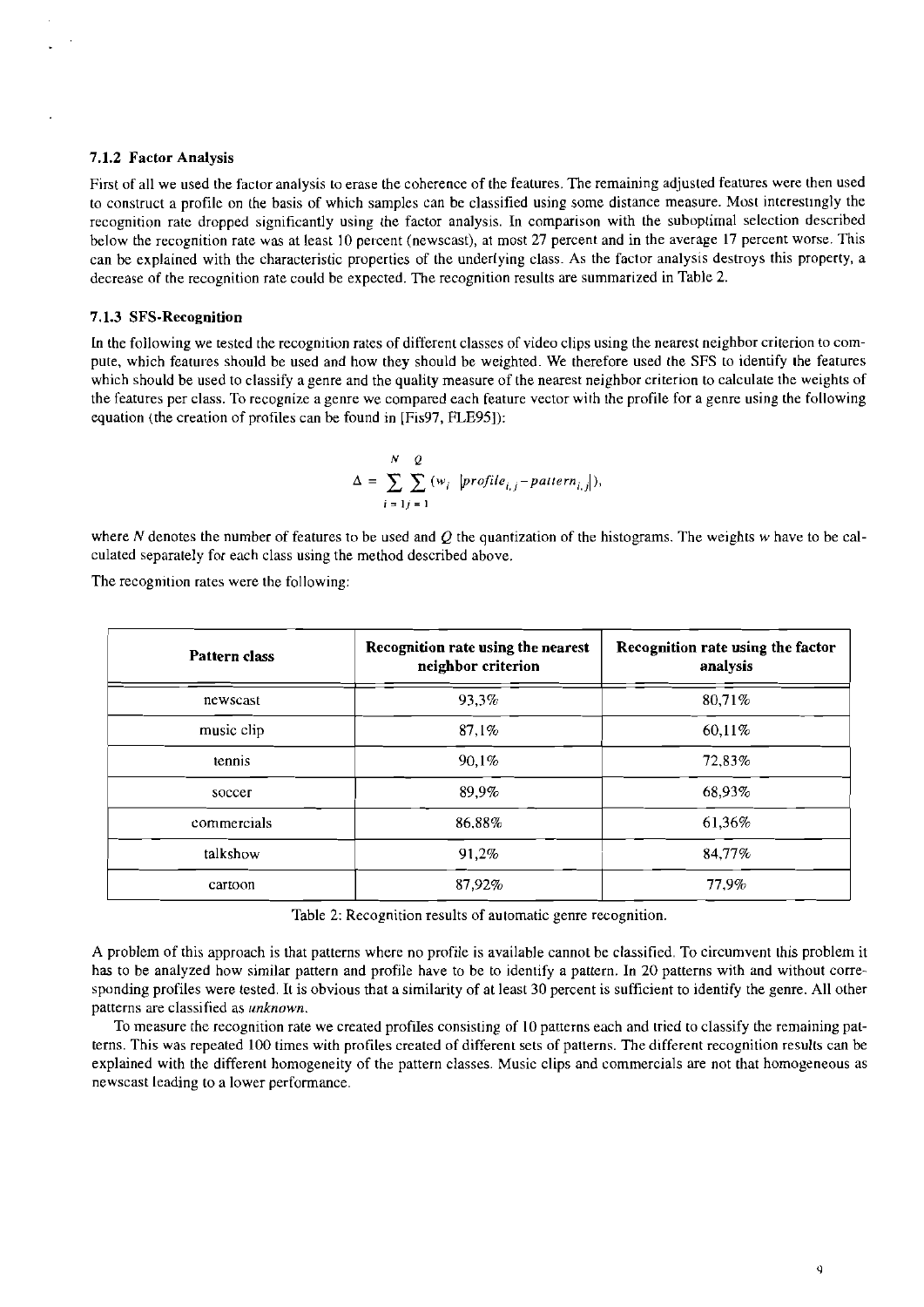The recognition rate is much worse for the factor analysis. An elimination based on a correlation analysis is thus impossible. This result is a hint for the existence of certain characteristics of the different classes which also includes a feature correlation. If the correlation is destroyed a reliahle recognition becomes unreliable.

#### **7.2 Localization of Commercials**

Once a reliable approach to classify the content of a video clip is available other applications an be developed, for example the lucaliration of commercials in a clip. Using a database of clips these can for example be cut out of a video. Another application is the control by the producing companies if a commercial has been broadcasted.

In our experiments we used a database of 16 commercials (each 160 s) characterized hy the features described above. To localize them we used 5 clips of 30 min within which *5* of the database clips were contained. To localize a commercial we used the following algorithm:

- 1. calculate feature distribution of a time interval  $[t_0, t_0 + 1]$  of length 1
- *2.* calculate the Euclidean distance of the distribution to each pre-calculated distribution of the database
- 3. if the distribution is similar to a database distribution stop: clip recognized
- 4. if not, go on with the next time interval.

To be able to use the algorithm the length of the time interval has to be determined. To solve this problem we extracted small segments of different length from the original clips. Figure 2 (b) shows the similarity between the segments and the original clips. Obviously a length greater than 90 s is sufficient io describe the clip with a feature distribution. To compare the clips we used the features and the weights alieady computed when running the genre recognition for commercials. A localization of a commercial is shown in Figure 2 (a). It is clearly visible that the clip has been localized at  $t=18000$ .



**Figure** 2: Localization of commercials and necessary requirements

We also examined how the similarity changes if the test pattern is longer than the original pattern. Figure 2 (b) shows that the similarity is lower in that case but that a recognition is still possible. Table 3 sunimarizes our experimental results.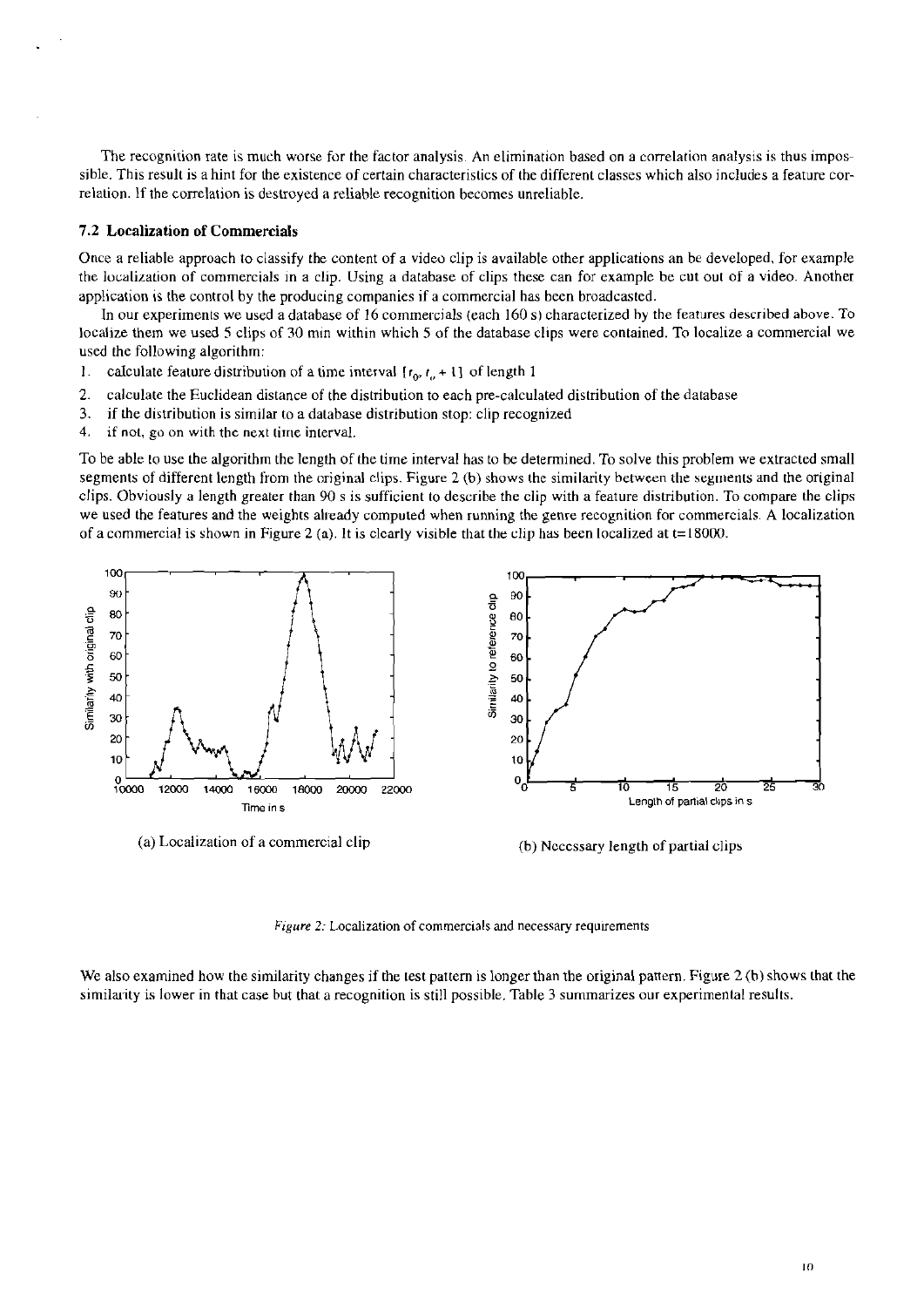| Clip number | <b>Number of occurrences</b> | Recognized | False positive |
|-------------|------------------------------|------------|----------------|
|             |                              |            |                |
|             |                              |            |                |
|             |                              |            |                |
|             |                              |            |                |
|             |                              |            |                |

Table 3: Localization results of commercials

# **5 Conclusions and Outlook**

In this paper we propose a new method for selecting and weighting features to analyze digital video and audio. We showed that this approach is well suited to recognize different groups of films in the sense of a classification. Surely, the main area of application of this idea is not the recognition of genres. Experiments showed, that the method can be applied to localize segments of films (e.g. detection of commercials) and to group these. Another application area is the classification of still images for which the metbod yields good results. Therefore the method can be used to search for certain instances of some type of image.

Certainly the method could yield better results in combination with pattern recognition techniques such as the detection of logos or the recognition of newscast speakers. It is the focus of our future work to examine these correspondences. As this is only an abstract the final paper will present a detailed overview of the experiments we conducted. as well as a mathematical background of the various distance measures and the factor analysis.

# **Acknowledgment**

We would like to thank Wolfgang Effelsberg from the University of Mannheim and his group. This work is a result of many discussions and advice given hy that group.

## **References**

| [BE93]                        | K. Backhaus and B Erichson. Multivariate Analysis Methods. Springer Verlag, 1993.                             |
|-------------------------------|---------------------------------------------------------------------------------------------------------------|
| [DK82]                        | P.A. Devijver and J. Kittler. Pattern recognition: a statistical approach. Prentice-Hall, 1982.               |
| [Fis $97$ ]                   | S. Fischer. Feature combination for content-based analysis of digital film. PhD thesis, University of         |
|                               | Mannheim, 1997.                                                                                               |
| [FLE95]                       | S. Fischer, R. Lienhart and W. Effelsberg. Automatic Genre Recognition. Proc. ACM MM 1995, San                |
|                               | Francisco, 1995.                                                                                              |
| $[GSC+95]$                    | Y. Gong, L. T. Sin, C. H. Chuan, H. J. Zhang, and M. Sakauchi. Automatic Parsing of TV Soccer                 |
|                               | Programs. ICMCS95, 1995.                                                                                      |
| [LPE97]                       | R. Lienhart, S. Pfeiffer, and W. Effelsberg. Video Abstracting. Communications of the ACM, 40(12), 1997.      |
| [LS96]                        | R. Lienhart and F. Stuber. Automatic Text Recognition in Digital Videos. Image and Video Processing IV,       |
|                               | Proc. SPIE 2666-20, 1996.                                                                                     |
| [MMZ95]                       | K. Mai, J. Miller, and R. Zabih. A Feature-based Algorithm for Detecting and Classifying Scene Breaks.        |
|                               | Proc. ACM MM 1995, pp. 189-200, San Francisco, 1995.                                                          |
| [PLFE96]                      | S. Pfeiffer, R. Lienhart, S. Fischer, and W. Effelsberg. Abstracting Digital Movies Automatically. Journal of |
|                               | Visual Communication and Image Representation, 7(4), 1996.                                                    |
| $[{\rm Ror}93]$               | M.E. Rorvig. A Method for automatically Abstracting Visual Documents. Journal of the American Society         |
|                               | for Information Science, 1993.                                                                                |
| $\lceil \text{Ruck94} \rceil$ | W. Rucklidge. Efficient computation of the minimum Hausdorff distance for visual recognition. Dept. of        |
|                               | computer science, Cornell University. TR-94-1454, September 1994.                                             |